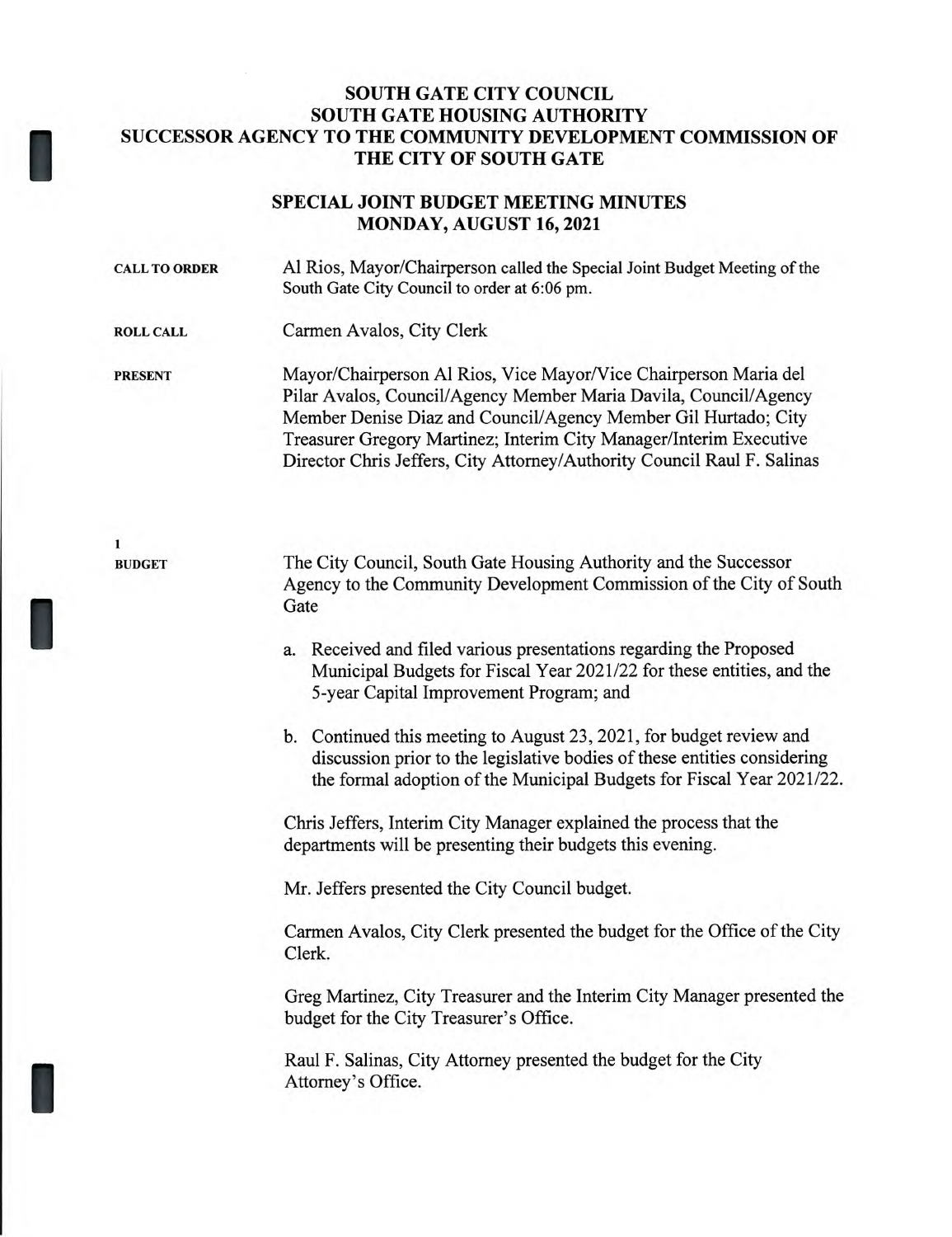#### SPECIAL JOINT BUDGET MEETING MINUTES OF AUGUST 16, 2021

**BUDGET CONT'D** 

**1** 

I

Mr. Jeffers presented the budget for the City Manager's Office.

Giselle Mares, Acting Management Analyst presented the Community Promotion budget.

Joshua Barron questioned the City Clerk's proposed increase of 2 parttime staff members and suggested that the city look into more web-based training to save money.

Robert Montalvo questioned the \$28,000.00 spent on car allowance when COVID restricted all travel. He also questioned air fare, hotel accommodations, communications, and phone.

Mario Dominguez questioned the expenditures of the City.

Council Member Diaz questioned last years funding for the youth media program and was the money reallocated. She also asked for status on the receptionist position for the information booth and would like to see the City Clerk's Office positions be paid internships for the college youth.

Council Member Davila also asked for status on why the two park time employees were not hired. She also agrees that a paid internship for the City Clerk's Office is a better option then part-time staff.

Council Member Hurtado asked for clarification on personnel items in the City Council budget. Also, he agrees that a paid internship for the City Clerk's Office is a better option then part-time staff. He questioned what the City's lobbyist is doing to address traffic in our City generated by having two ports in our area. He inquired if enough is being done by our lobbyist to represent the City and with COVID. He asked for a status update on spending with the Tweedy Mile.

Mayor Rios is hesitant on having internships because of the amount of staff time that would go into training. He thinks that cities that have lobbyist are doing better because of the information that they provide. He asked for qualification on how the City Treasurer and Finance work together.

Vice Mayor Avalos thanked the audience that spoke today. She thinks that the budget requests heard today are very reasonable in comparison to the last year's budget.

Carmen Avalos, City Clerk explained the need for the two receptionist positions to streamline services for the residents.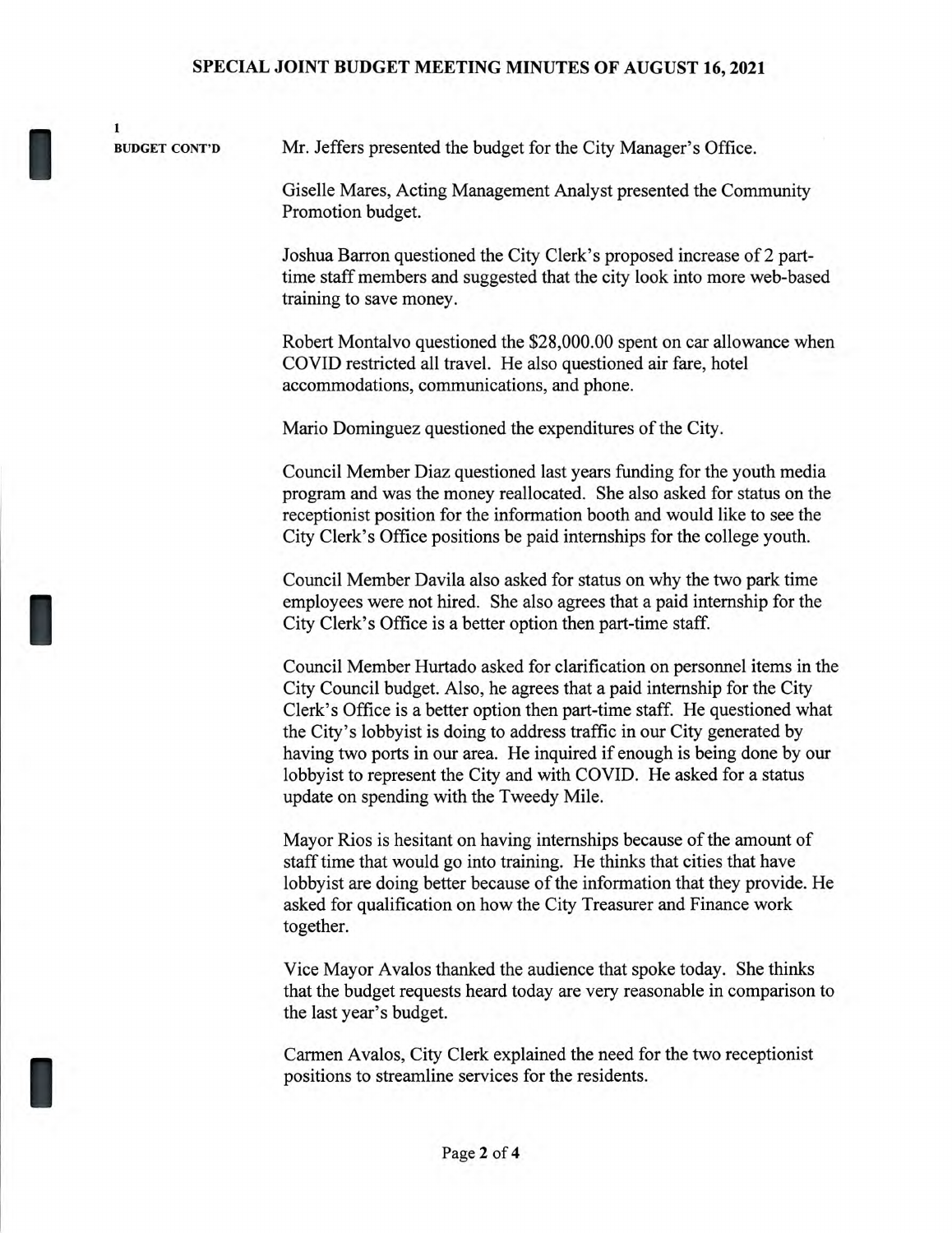### **SPECIAL JOINT BUDGET MEETING MINUTES OF AUGUST 16, 2021**

1 BUDGET CONT'D Mr. Jeffers also explained that the difference in the budget for the City Clerk's Office as it relates to the election costs that happen every other year. Mr. Jeffers continued to break down the line items questioned in the presentation. RECESS The City Council recessed at 8:09 p.m., and reconvened at 8:31 p.m., with all Members of Council present. Kingsley Okereke, Interim Director of Administrative Services and Kim Sao, Deputy Director of Administrative Services presented the budget for Administrative Services. Joshua Barron asked for clarification for the Business License supplies and services budget, service charge on the debit/credit cards, and the carryover for large projects. Mario Dominguez asked for clarification on why the City's current fiscal year budget had a large increase from the last fiscal year. Questioned why the City Clerk is looking to hire young adults instead of people who are older and more established. Vice Mayor Avalos asked what the difference between the Secretary, Senior Secretary and Clerk Typist positions is. Mayor Davila asked for clarification on the differences in the types of mowers. Council Member Hurtado asked for clarification on the transfer out items on the budget, workers compensation, liability claims, Utility Authority, the Street Lighting/Landscape and Sewer funds. Staff provided a break down on the different line items questioned in the presentation. Vice Mayor Avalos asked staff to look into the budget for the car allowance allocated to Human Resources.